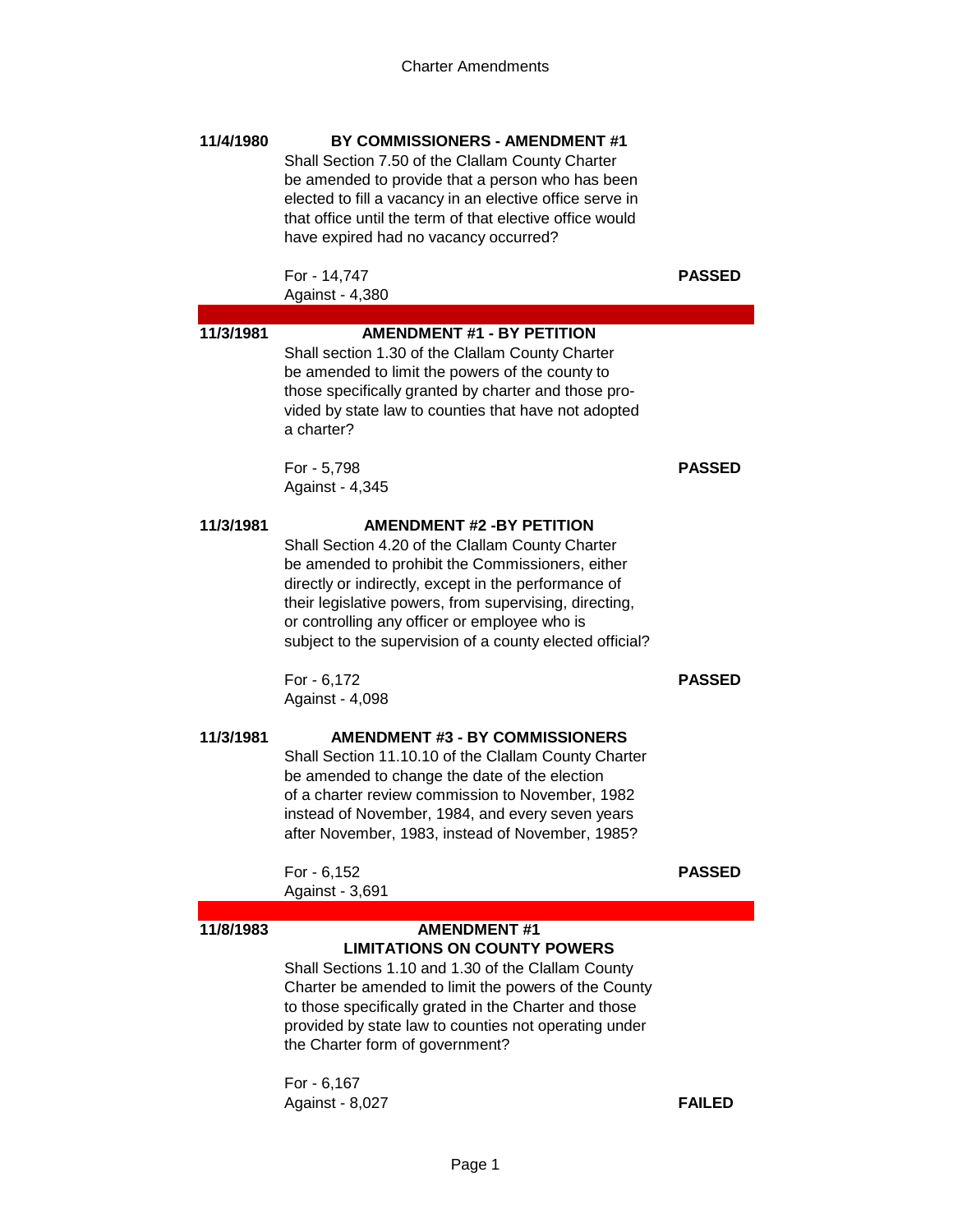# **11/8/1983 AMENDMENT #2 ELECTION OF COMMISSIONERS BY DISTRICT**

Shall Section 2.20 of the Clallam County Charter be amended to provide for election of the County Commissioners by commissioner District?

For - 5,968 Against - 8,334 **FAILED**

### **11/8/1983 AMENDMENT #3 ORDINANCE REQUIRED FOR LEGISLATIVE ACT**

Shall the Clallam County Charter be amended to define the terms "resolution" and "ordinance" and to require the Commissioners to exercise their legislative power by adoption and enactment of ordinances?

For - 7,297 **PASSED** Against - 6,147

### **11/8/1983 AMENDMENT #4 ADMINISTRATIVE DEPARTMENTS**

Shall Section 5.10 of the Clallam County Charter be amended to leave the existence of the Department of Public Works and Department of Administration to the discretion of the Board of Commissioners, rather than be mandated by Charter and to require that all agencies, departments, or offices created after the adoption of this amendment be established, modified or terminated by ordinance?

For - 4,711 Against- 9,021 **FAILED**

### **11/8/1983 AMENDMENT #5 DEPARTMENT OF PERMITS AND PLANNING**

Shall the Clallam County Charter be amended to create a Department of Permits and Planning, headed by an elected Director, for the purpose of consolidating the functions and duties of existing land use and development permit departments, (Planning, Building and those duties of the Environmental Health Department relating to sewage disposal and water supply) under one department?

For - 5,163 Against - 9,208 **FAILED**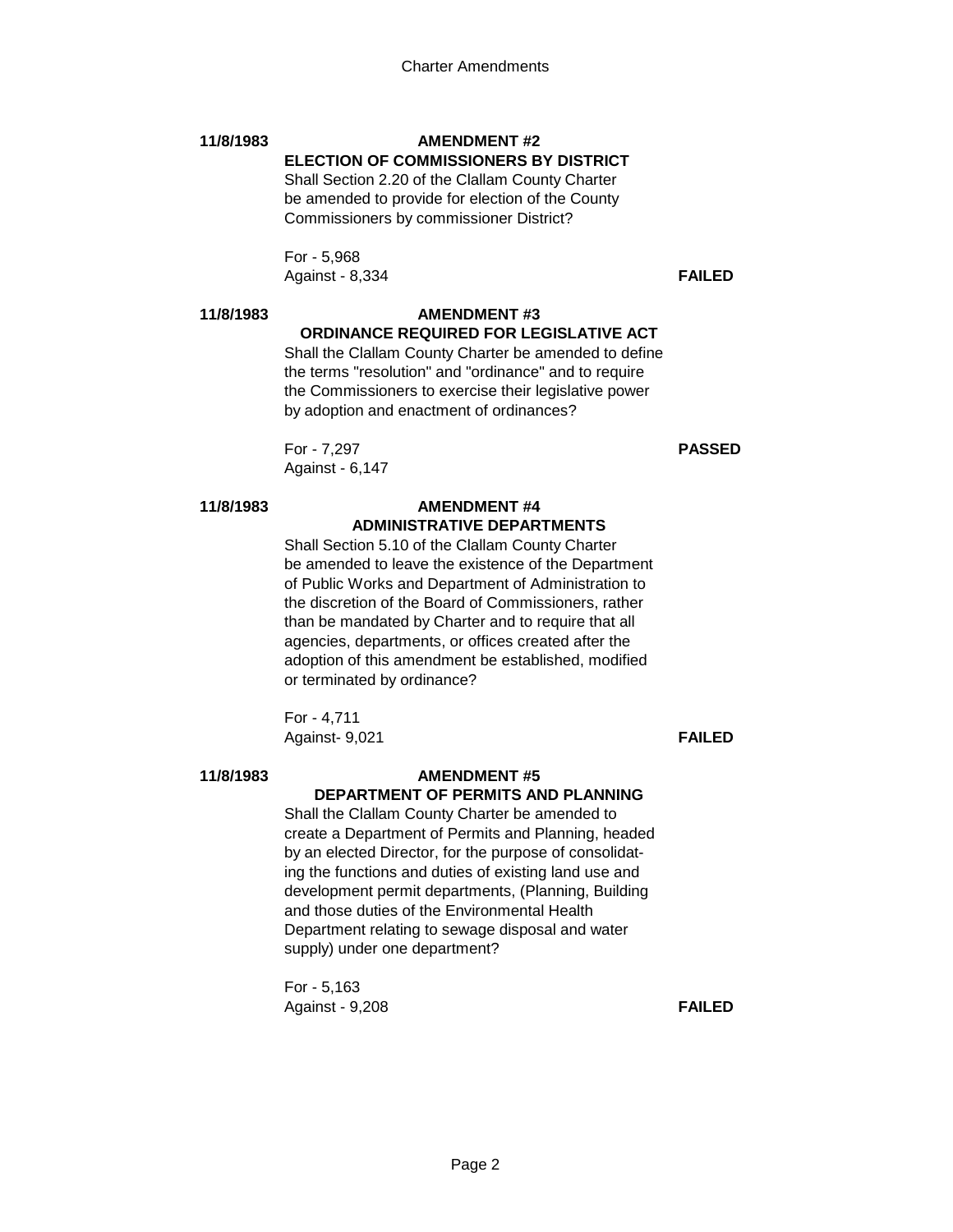# **11/8/1983 AMENDMENT #6**

# **ELECTED OFFICIALS - POWERS AND DUTIES**

Shall Section 4.20 of the Clallam County Charter be amended to mandate that the Auditor, Assessor, Treasurer and Sheriff utilize the personnel, budgeting, purchasing, property control and records management systems established by the County Commissioners through ordinance?

For - 8,107 **PASSED** Against - 6,015

## **11/8/1983 AMENDMENT #7 ELIMINATING ADMINISTRATIVE COORDINATOR POSITION**

Shall Article VI of the Clallam County Charter be deleted to eliminate the position of Administrative Coordinator and a new Section 5.50 be created to establish a Commissioner's Assistant position, which will have no executive or administrative authority over any county office or department, other than those delegated by the Commissioners, regarding the operation of the Commissioners office?

For - 5,301 Against - 8,485 **FAILED**

# **11/8/1983 AMENDMENT #8 BUDGET PROCESS**

Shall Sections 9.10, 9.30, 9.40, 9.50 and 9.70 be deleted from the Clallam County Charter and be replaced by new provisions requiring the County's budget to be adopted in compliance with State law; requiring the Commissioners to hold informal budget meetings with each department head or elected official and to prepare a budget message explaining the proosed budget; and requiring the final budget hearing to be conducted on the latest date allowed by State law?

For - 7,633 **PASSED** Against - 6,117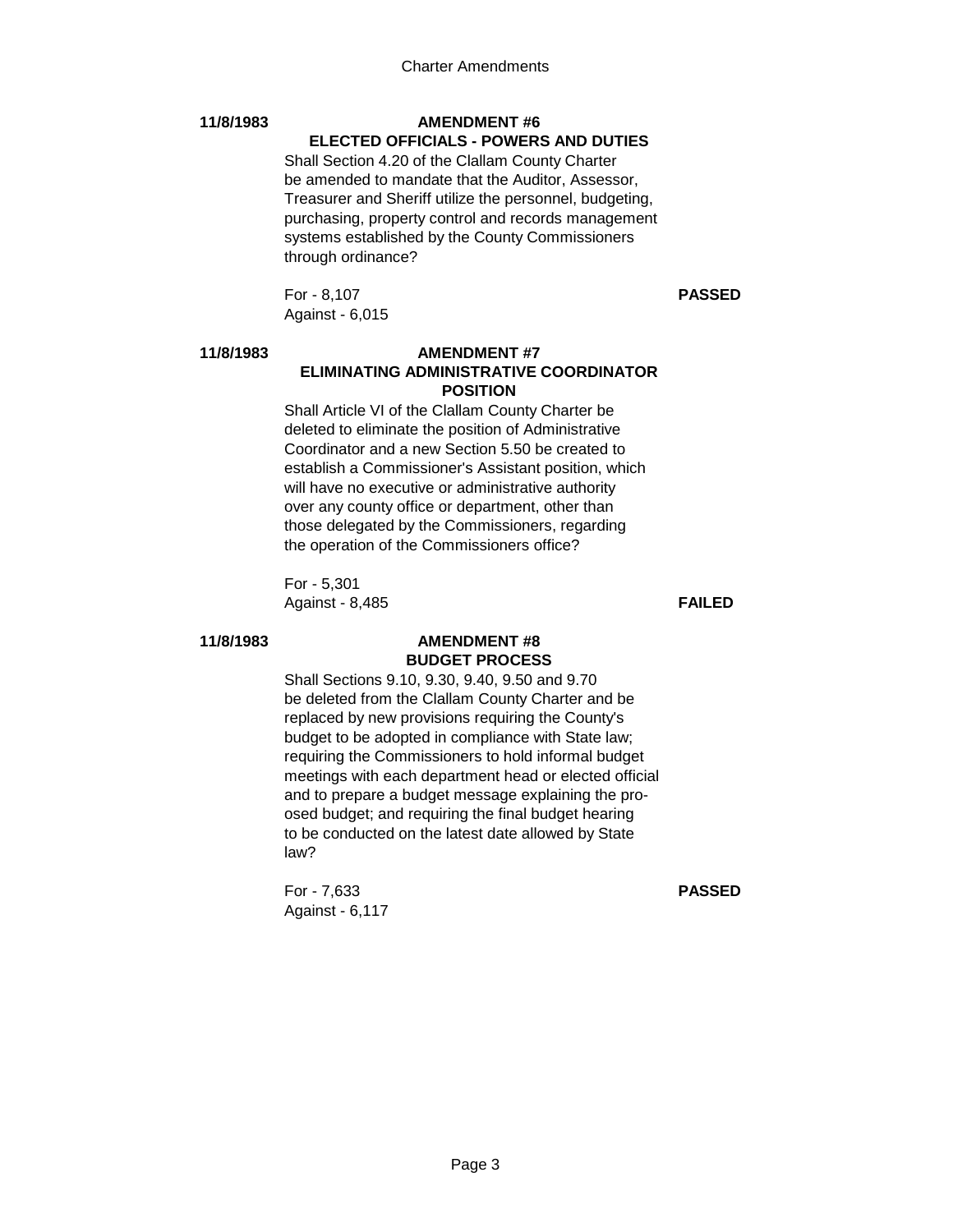# **11/8/1983 AMENDMENT #9 LIMITED AUTHORIZATION OF MULTI-YEAR CONTRACTS**

Shall Section 9.80 of the Clallam County Charter be amended to allow the County to enter into multi-year contracts without necessitating the adoption of an ordinance, so long as such contracts provide that payment of County funds for subsequent fiscal years is contingent upon the County's adoption of the necessary appropriations in accordance with the County's budget process?

For - 6,473 Against - 7,266 **FAILED**

# **11/8/1983 AMENDMENT #10 COMMISSIONERS SUPERVISION OF PERSONNEL SYSTEM**

Shall Section 10.10 of the Clallam County Charter be amended to require that the Personnel system be operated, supervised and budgeted as a program of the Commissioner's office?

For - 5,279 Against - 8,633 **FAILED**

### **11/8/1983 AMENDMENT #11 EXEMPTION FROM PERSONNEL SYSTEM**

Shall Section 10.20 of the Clallam County Charter be amended to provide that personnel in the Sheriff's Office currently serving in positions designated as unclassified service pursuant to the State Civil Service Act, be exempt from the County's personnel system?

For - 5,639 Against - 8,089 **FAILED**

### **11/8/1983 AMENDMENT #12 NON-DISCRIMINATION**

Shall Section 10.30 of the Clallam County Charter be amended by deleting the current listing of impermissible grounds for discrimination and replace it with a general provision requiring the County in the exercise of it's powers on in the performance of it's duties to ensure that no person is subjected to discrimination as defined by applicable provisions of Federal and State law?

For - 6,673 Against - 7,276 **FAILED**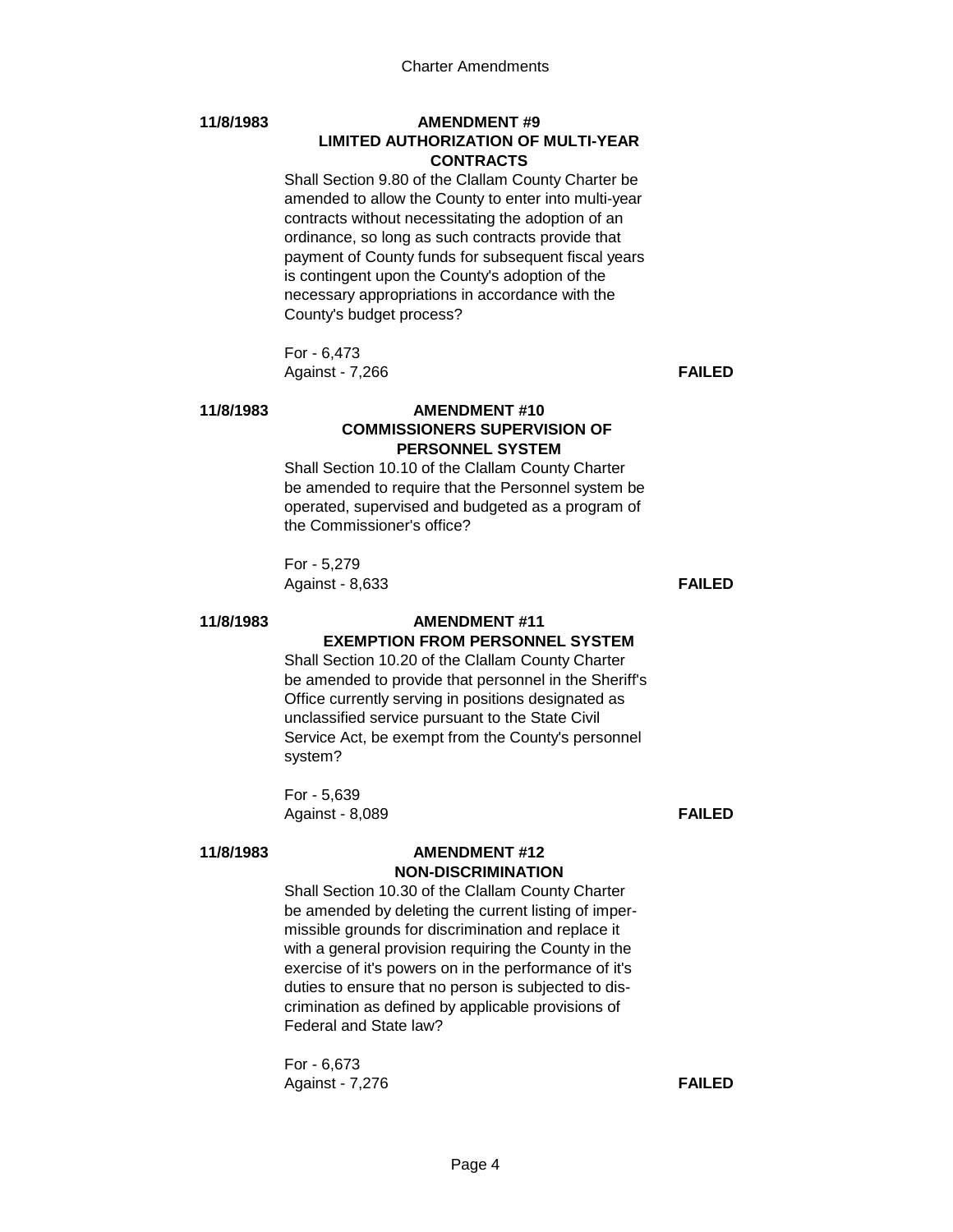# **11/8/1983 AMENDMENT #13 EMPLOYEE TERMINATION HEARING**

Shall Section 10.40 of the Clallam County Charter, which provides County employees with the right to a public hearing before the Board of Clallam County Commissioners upon suspension or dismissal from county employment, be deleted?

For - 6,380 Against - 8,144 **FAILED**

### **11/8/1983 AMENDMENT #14 CHARTER REVIEW COMMISSION ELECTION**

Shall Section 11.10.10 of the Clallam County Charter be amended to provide for the election of a Charter Review Commission every five years after November 1983; to require that each member be a resident of the Commissioner's district that he or she represents; to provide that each member be elected by district; to require the Commission to convene within 30 days of their election and serve a one year term from the date of said election?

For - 7,600 **PASSED** Against - 6,198

### **11/8/1983 AMENDMENT #15 REVIEW COMMISSIONS PROPOSING REPEAL OF CHARTER**

Shall Sections 11.10.30 and 11.20.20 of the Clallam County Charter be amended to allow the Charter Review Commission to propose repeal of the Charter?

For - 4,416 Against - 9,032 **FAILED**

# **11/8/1983 AMENDMENT #16 REPEAL OF CHARTER BY PEOPLE**

Shall Section 11.20.50 of the Clallam County Charter be amended to decrease the number of signatures of registered voters required to initiate repeal of the Charter from 35% to 20%?

For - 4,067 Against - 9,976 **FAILED**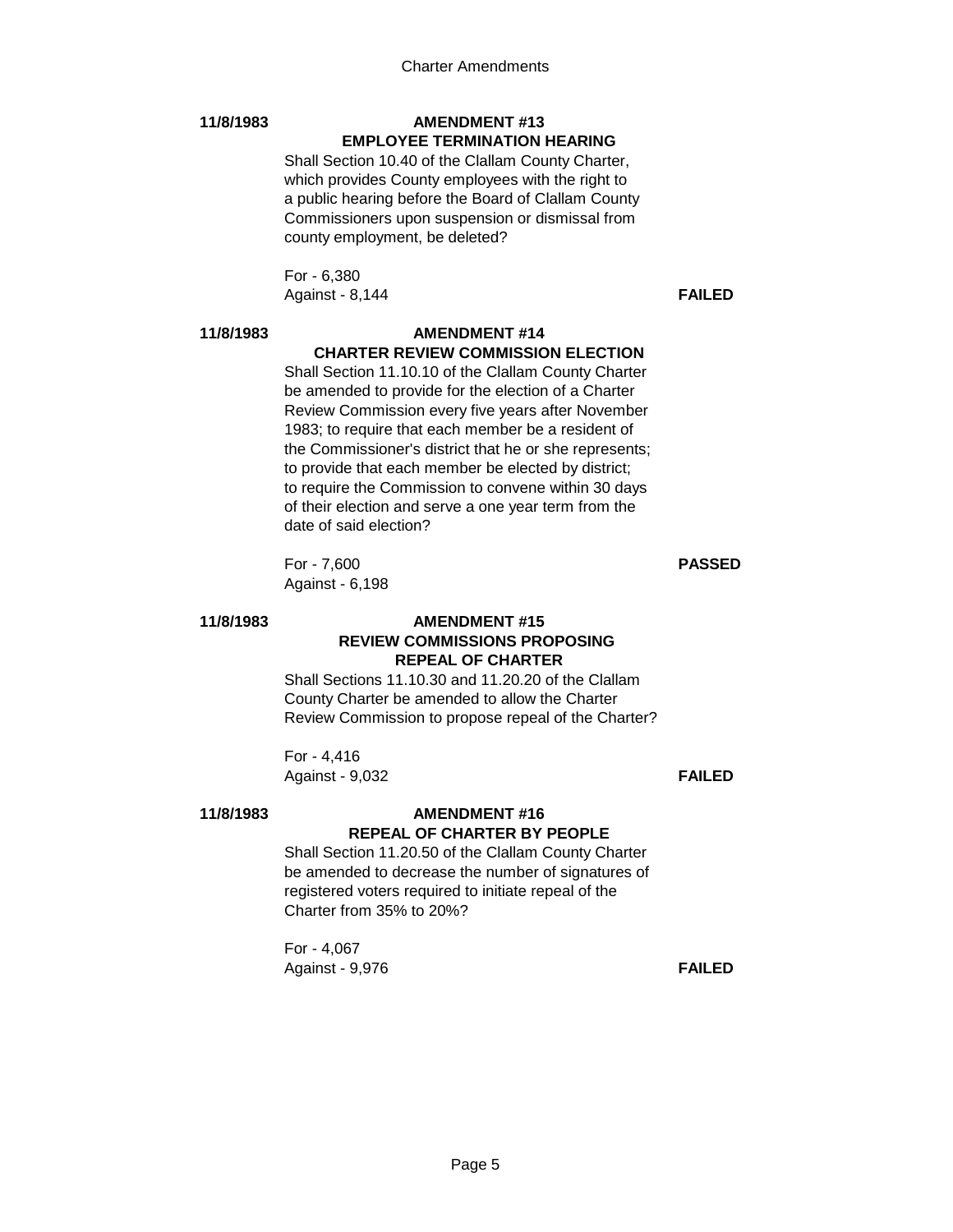# **11/8/1983 AMENDMENT #17 CLAIMS AGAINST COUNTY**

Shall Section 12.40 of the Clallam County Charter be amended to delete the requirements that legal actions commenced against the County, be brought within sixty days after the filing of a claim with the County?

For - 7,254 **PASSED** Against - 6,744

# **11/7/1989 AMENDMENT #1 DEPARTMENT OF FINANCE**

Shall the elective offices of Auditor and Treasurer be eliminated and a Department of Finance created effective January 1, 1991, whose appointed director shall have those powers and duties which apply to County Auditors and Treasurers under law and who shall have those duties common to corporate chief financial officers?

For - 3,953 Against - 7,437 **FAILED**

### **11/7/1989 AMENDMENT #2 NON-PARTISAN ELECTIONS**

Shall all elected offices, except for the County Commissioners and Prosecuting Attorney, be nonpartisan?

For - 6,879 **PASSED** Against - 4,339

### **11/7/1989 AMENDMENT #3 ADMINISTRATIVE SYSTEMS COMPLIANCE**

Shall all elected officials exercise the powers and duties of their respective offices as provided by state law and utilize the personnel, budgeting, purchasing, property control and records management systems established thorough ordinance to the extent permitted by state law?

For - 7,834 **PASSED** Against - 2,521

### **11/7/1989 AMENDMENT #4 ADMINISTRATIVE COORDINATOR TITLE CHANGE**

Shall the title of Administrative Coordinator be changed to Administrator?

For - 5,686 **PASSED** Against - 4,676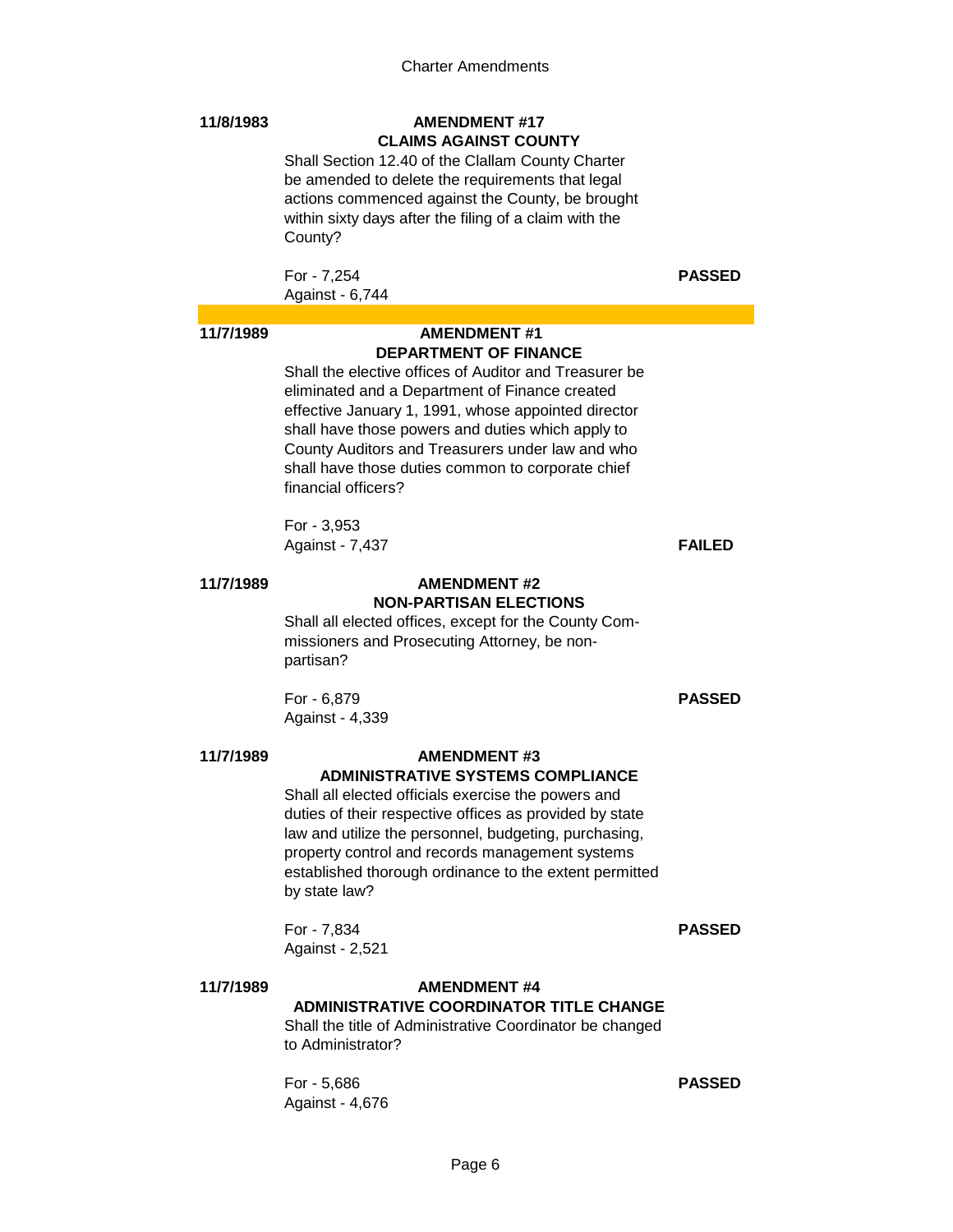### **11/7/1989 AMENDMENT #5 INDEPENDENT CANDIDATES**

Shall the name of the independent candidate who receives a number of votes equal to or greater than any candidate otherwise entitled to be placed upon the general election ballot and who receives a plurality of the votes cast for independent candidates in the primary election for that office be placed upon the general election ballot?

For - 8,728 **PASSED** Against - 2,140

### **11/7/1989 AMENDMENT #6**

# **COMMISSIONER DISTRICT BOUNDARIES**

Shall each county commissioner district boundary be contiguous, with boundaries between districts running generally north and south?

For - 7,463 **PASSED** Against - 2,710

# **11/7/1989 AMENDMENT #7**

**COMMISSIONER DISTRICT VOTING PRECINCTS** Shall each county commissioner district be composed of whole voting precincts to the maximum extent possible?

For - 8,418 **PASSED** Against - 1,841

### **11/7/1989 AMENDMENT #8 DISTRICTING COMMISSION**

Shall the county commissioner district Districting Commission be composed of members who shall serve without compensation and who shall be appointed by each of the County Commissioners, each of whom shall be prohibited from holding that position, and by each major political party as such party is defined by state law?

For - 6,615 **PASSED** Against - 3,055

### **11/7/1989 AMENDMENT #9 BUDGET HEARING DATE**

Shall the county budget hearing be conducted on or before the latest date allowed by state law?

For - 8,694 **PASSED** Against - 1,557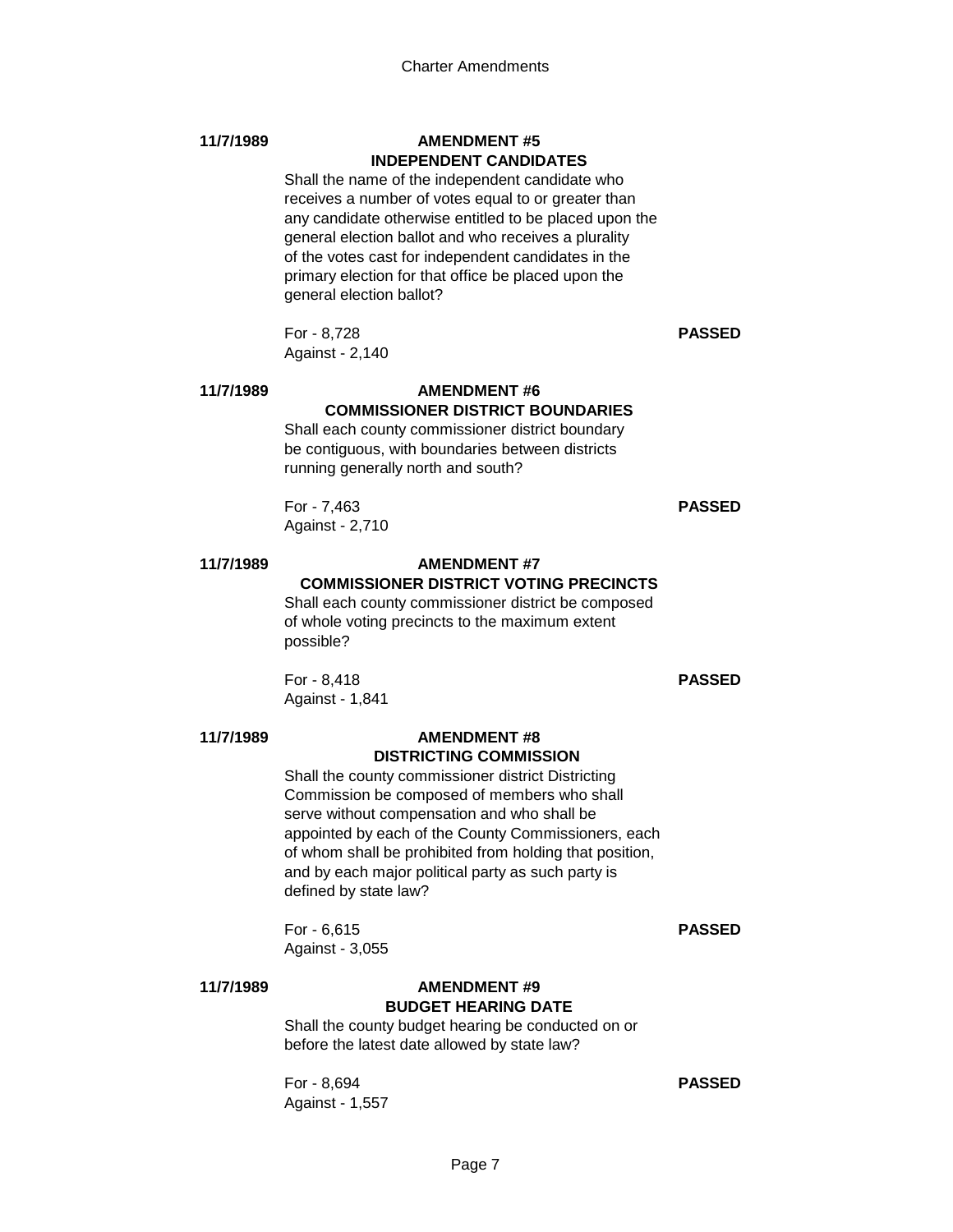### **11/8/1994 AMENDMENT #1 ADDITIONAL COMMISSIONERS**

Shall the number of county commissioners be increased form three (3) to five (5), the additional commissioners to be elected in November, 1995, after the new commissioner districts have been created?

For - 8,909 Against - 13,857 **FAILED**

# **11/8/1994 AMENDMENT #2 CLAIMS FILING PROCEDURE**

Shall claims for damages against Clallam County be filed in a manner to be established by the Board of County Commissioners?

For - 9,668 Against- 11,567 **FAILED**

### **11/8/1994 AMENDMENT #3 DEATH INVESTIGATIONS**

Shall the Board of County Commissioners have the authority to create a death investigation system?

For - 10,096 Against - 11,687 **FAILED**

### **11/8/1994 AMENDMENT #4 CHARTER COMMISSION REVIEWS**

Shall the next Charter Review Commission be elected in the year 2001 and every five(5) years thereafter?

For - 14,178 **PASSED** Against - 6,187

# **11/8/1994 AMENDMENT #5 INDEPENDENT CANDIDATES**

Shall Independent Candidates for office be nominated and elected according to the procedures set forth in State Law except that only the Independent Candidate receiving the highest number of votes cast for Independent Candidates in the Primary Election for a particular office advances to the General Election ballot?

For - 14,722 **PASSED** Against - 5,806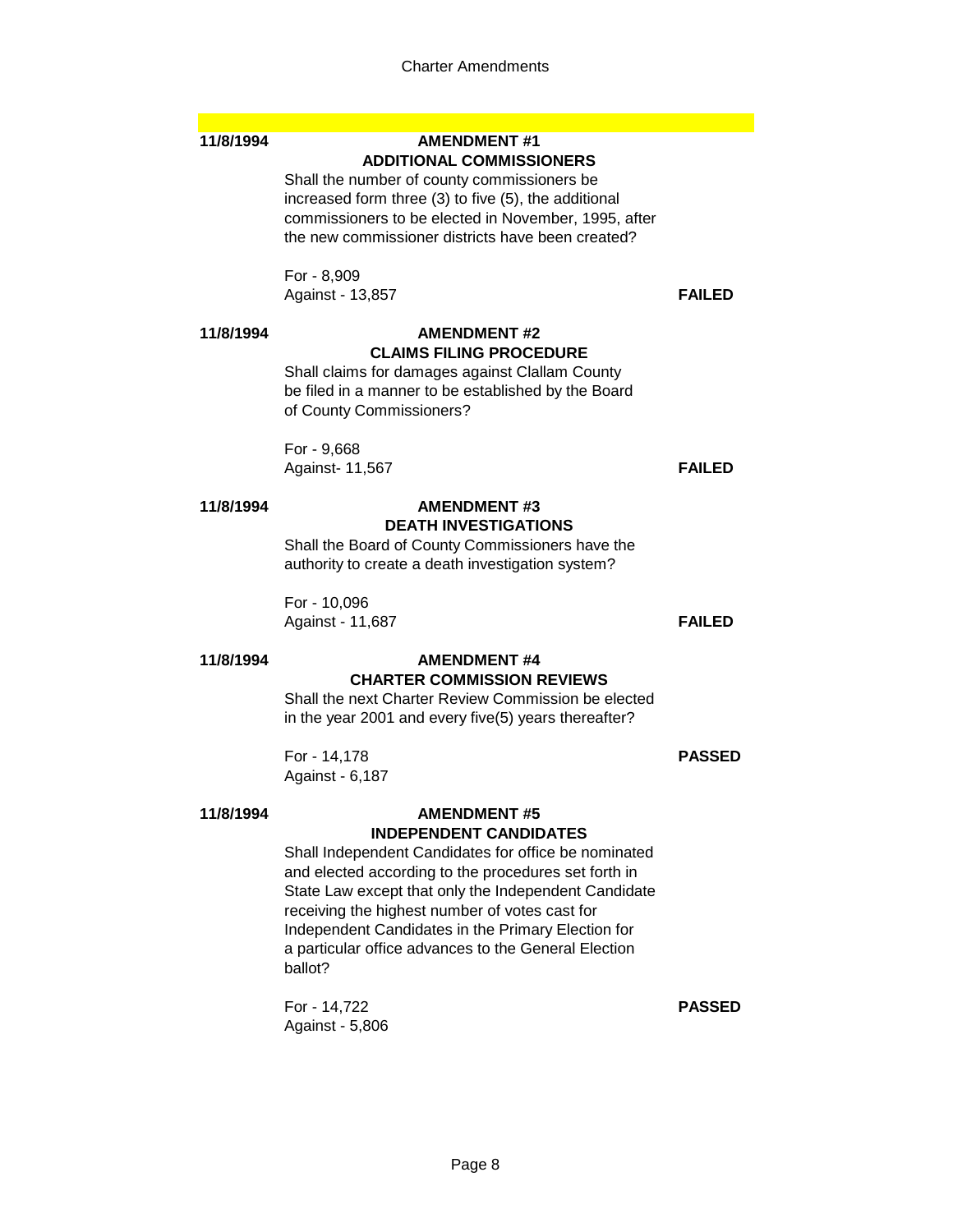### **11/8/1994 AMENDMENT #6 ORDINANCE ADOPTION PROCEDURES**

Shall Ordinances be adopted in the manner prescribed by State Law except Emergency Ordinances which may continue to be adopted without a Public Hearing?

For - 9,088 Against - 11,412 **FAILED**

# **11/7/1995 AMENDMENT #7 HEARING EXAMINER SYSTEM**

Shall a hearing examiner system be established for consideration of land and shoreline development issues and for the conduct of other non-legislative hearings as determined by the Board of County Commissioners?

For - 9,924 **PASSED** Against - 8,375

# **11/5/2002 AMENDMENT #1 DIRECTOR OF THE DEPARTMENT OF COMMUNITY DEVELOPMENT**

The Clallam County Charter Review Commission has proposed amending the Clallam County Home Rule Charter concerning the Director of the Department of Community Development. This proposal would convert the appointed position of Director of the Department of Community Development into an elected office and would establish the duties and responsibilities of the office. Should this proposal be:

Approved - 13,8113 **PASSED** Rejected - 10,439

### **11/5/2002 AMENDMENT #2 ADMINISTRATOR**

The Clallam County Carter Review Commission has proposed amending the Clallam County Home Rule Charter concerning the Administrator. This proposal would add language regarding the selection, qualifications and duties and responsibilities of the position. Should this proposal be:

Approved - 18,137 **PASSED** Rejected - 5,394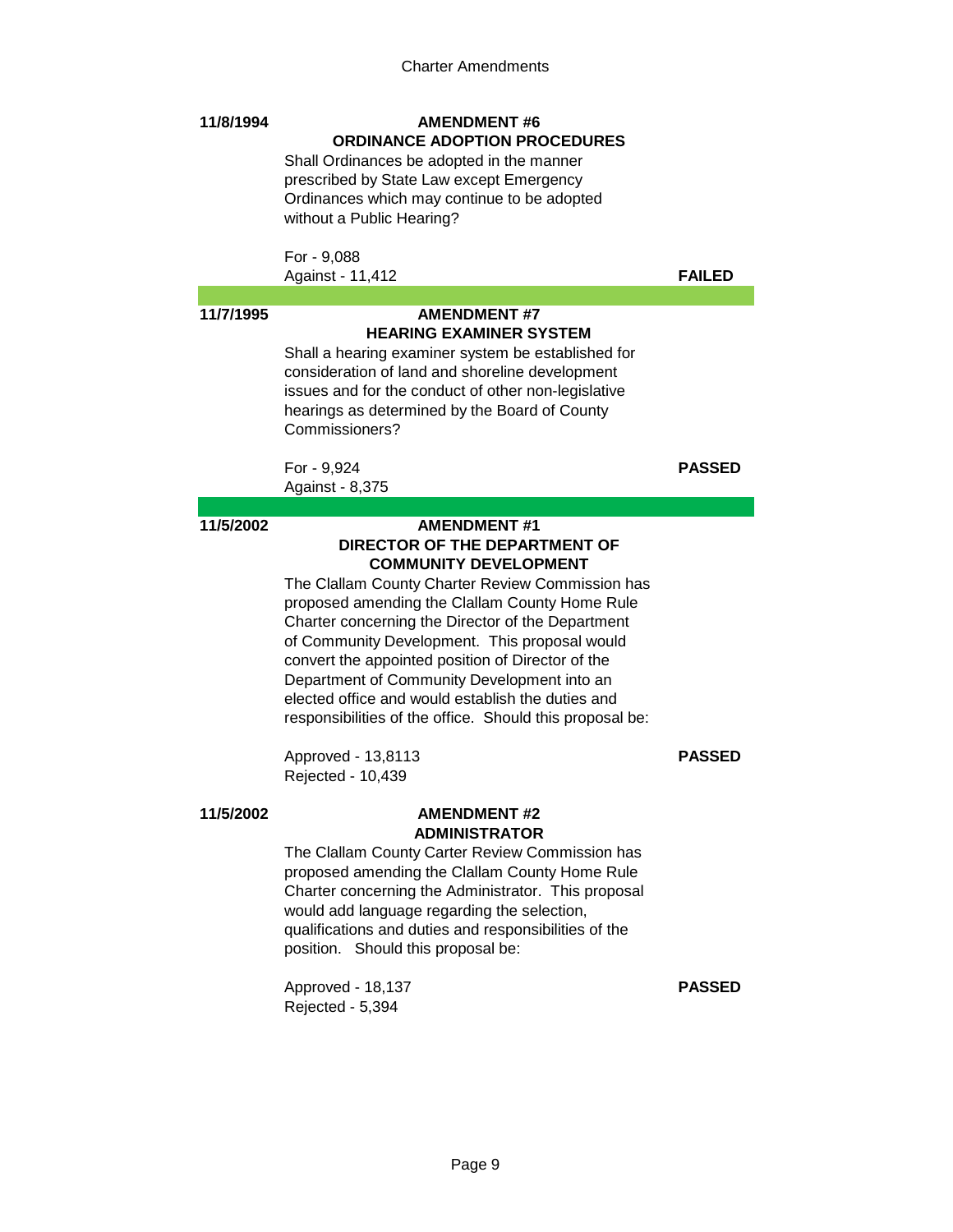# **11/5/2002 AMENDMENT #3 COMMISSIONER DISTRICT BOUNDARIES**

The Clallam County Charter Review Commission has proposed amending the Clallam County Home Rule Charter concerning the redistricting of County Commissioner districts. This proposal would establish a priority of factors to be considered when redistricting, establish new timelines for the redistricting process and provide for public hearings. Should this proposal be:

Approved - 17,029 **PASSED** Rejected - 6,008

### **11/5/2002 AMENDMENT #4**

# **NON-PARTISAN PRIMARIES**

The Clallam County Charter Review Commission has proposed amending the Clallam County Home Rule Charter concerning non-partisan primaries. The proposal would require a primary for non-partisan offices only when there are three or more candidates for the office. Should this proposal be:

Approved - 15,857 **PASSED** Rejected - 7,718

# **11/5/2002 AMENDMENT #5**

# **INITIATIVE, MINI-INITIATIVE, AND REFERENDUM**

The Clallam County Charter Review Commission has proposed amending the Clallam County Home Rule Charter concerning the initiative, mini-initiative, and referendum. The proposal would delete existing Home Rule Charter Sections 8.10 through 8.80, inclusive, and replace them with new provisions for the initiative, miniinitiative and referendum process. Should this proposal be:

Approved - 9,924 Rejected - 10,625 **FAILED**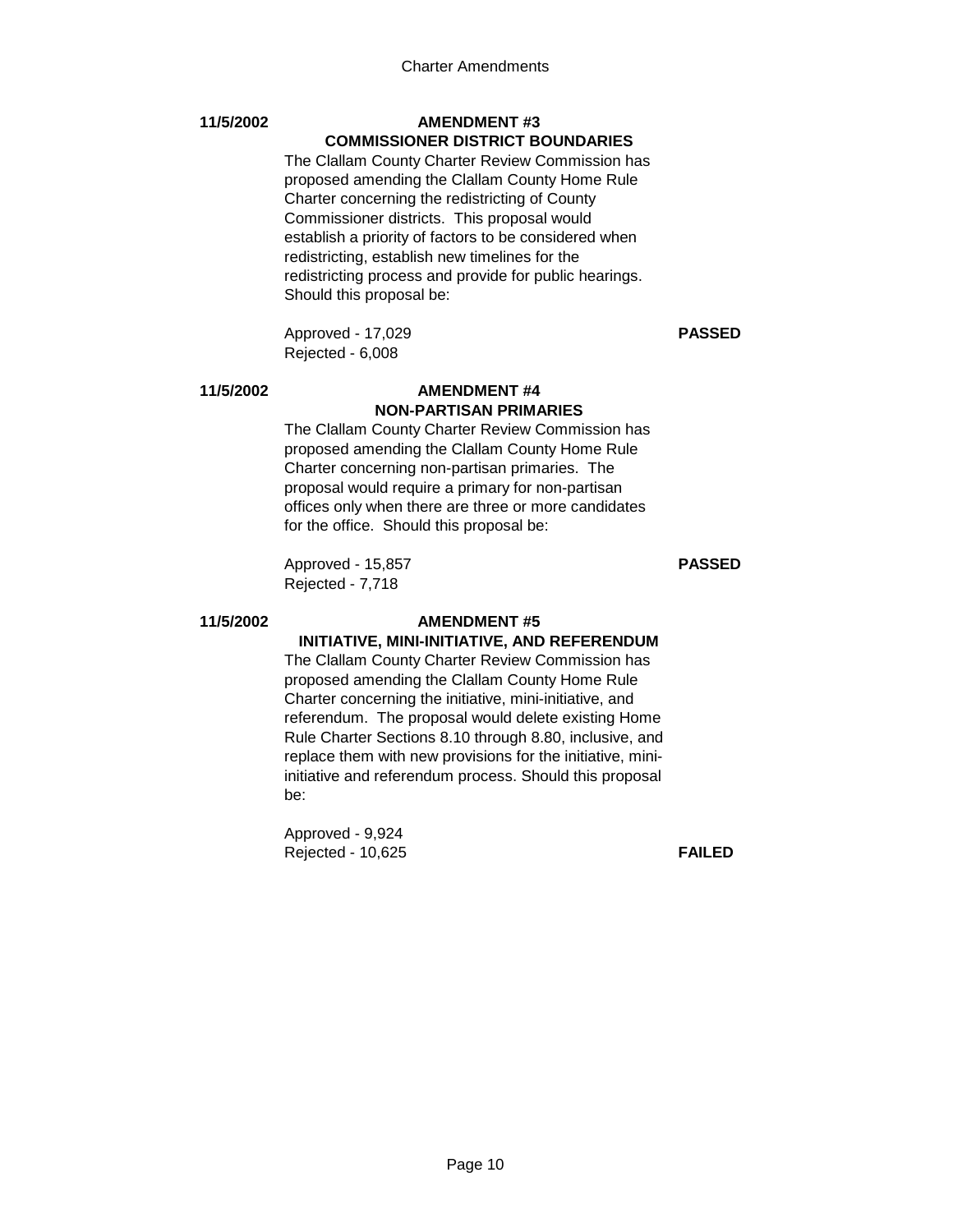### **11/4/2003 AMENDMENT #1 COMMISSIONER ELECTIONS AND RECALL BY DISTRICT**

The Clallam County Charter Review Commission has proposed amending the Clallam County Home Rule Charter concerning the election of County Commissioners. This proposal would provide for the election of County Commissioners by district and not county wide beginning in 2005 and would further provide for the recall by district of County Commissioners by district. Should this proposal be:

Approved - 9,703 Rejected - 10,3700 **FAILED**

# **11/4/2003 AMENDMENT #2 FINANCIAL ADMINISTRATION**

The Clallam County Charter Review Commission has proposed an amendment concerning the financial administration of the County. The proposal provides for multiple public hearings, adoption of fiscal policies, preparation of a budget narrative and a mid-year budget review. Should this proposal be:

Approved - 12,951 **PASSED** Rejected - 5,744

### **11/4/2003 AMENDMENT #3 REAL ESTATE TRANSACTIONS**

The Clallam County Home Rule Charter Review Commission has proposed an amendment concerning real estate transactions. The proposed amendment would make it the responsibility of the County Commissioners to execute real estate documents, except where that duty falls upon another County officer pursuant to state law and would authorize real estate leases for a period not to exceed that permitted by state law. Should this proposal be:

Approved - 9,496 **PASSED** Rejected - 8,459

Page 11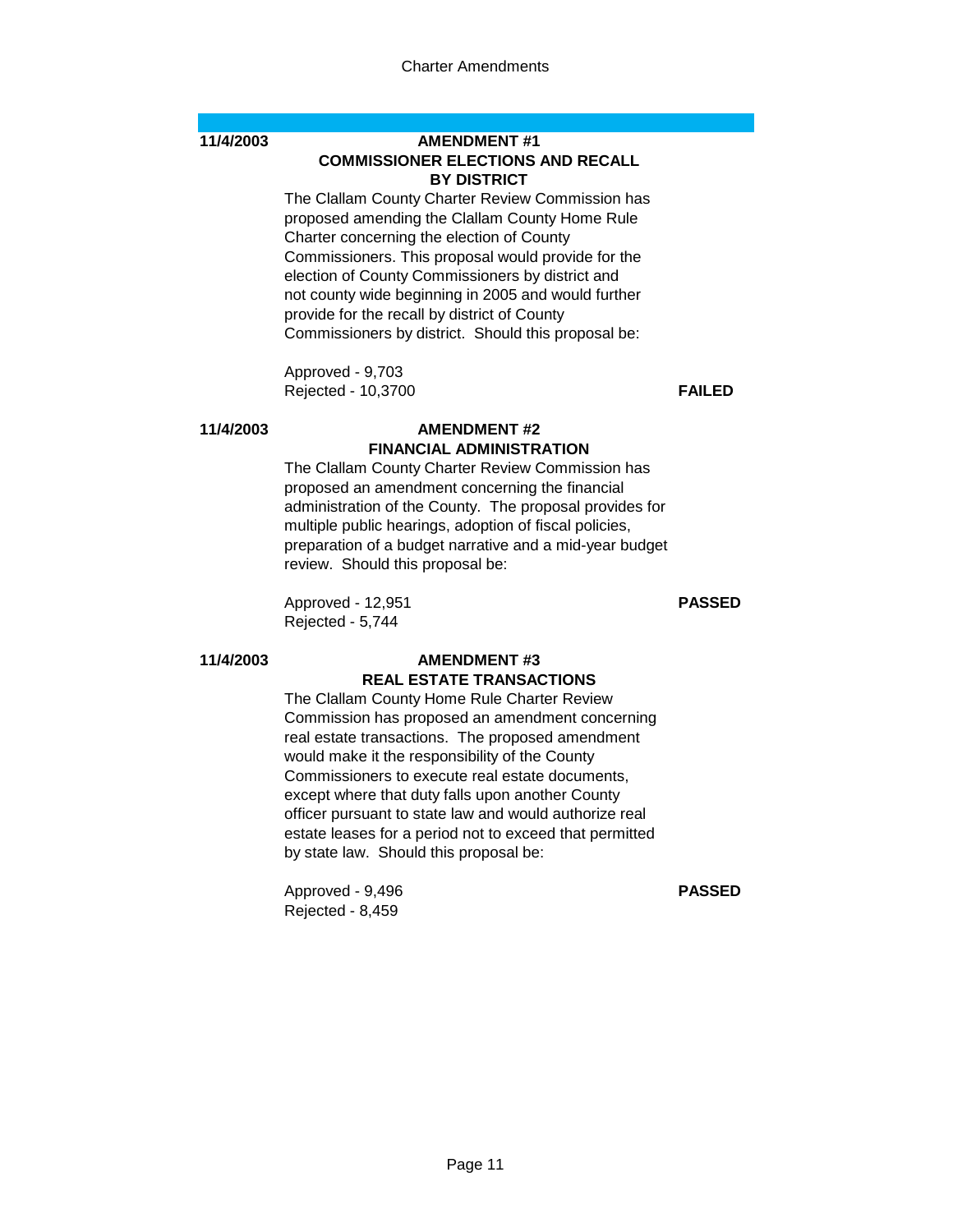# **11/4/2003 AMENDMENT #4 PERSONNEL SYSTEM**

The Clallam County Charter Review Commission has proposed an amendment concerning the County personnel system. The proposal would provide for a county career service for personnel system members who assume positions exempt from the personnel system and would provide for personnel hearings to be conducted before a hearing examiner. Should this proposal be:

Approved - 7,434 Rejected - 10,265 **FAILED**

### **11/4/2003 AMENDMENT #5 LEGISLATIVE ACTS**

The Clallam county Board of Commissioners has adopted an ordinance proposing amending the Clallam County Home Rule Charter concerning regular ordinances. This proposal provides that a legislative act is one which has the force of law. Should this proposal be:

Approved - 7,493 Rejected - 10,228 **FAILED**

### **11/4/2003 AMENDMENT #6 CODIFICATION OF ORDINANCES**

The Clallam County Board of Commissioners has adopted an ordinance proposing amending the Clallam County Home Rule Charter concerning the codification of ordinances. This proposal provides that franchises would be exempt from compilation in the county code. Should this proposal be:

Approved - 6,425 Rejected - 10,835 **FAILED**

### **11/4/2003 AMENDMENT #7 BUDGET MESSAGE**

The Clallam County Board of Commissioners has adopted an ordinance proposing amending the Clallam County Home Rule Charter concerning the budget message. This proposal removes the requirement that the Board of commissioners adopt an ordinance establishing fees for copies of the budget. Should this proposal be:

Approved - 9,131 **PASSED** Rejected - 8,735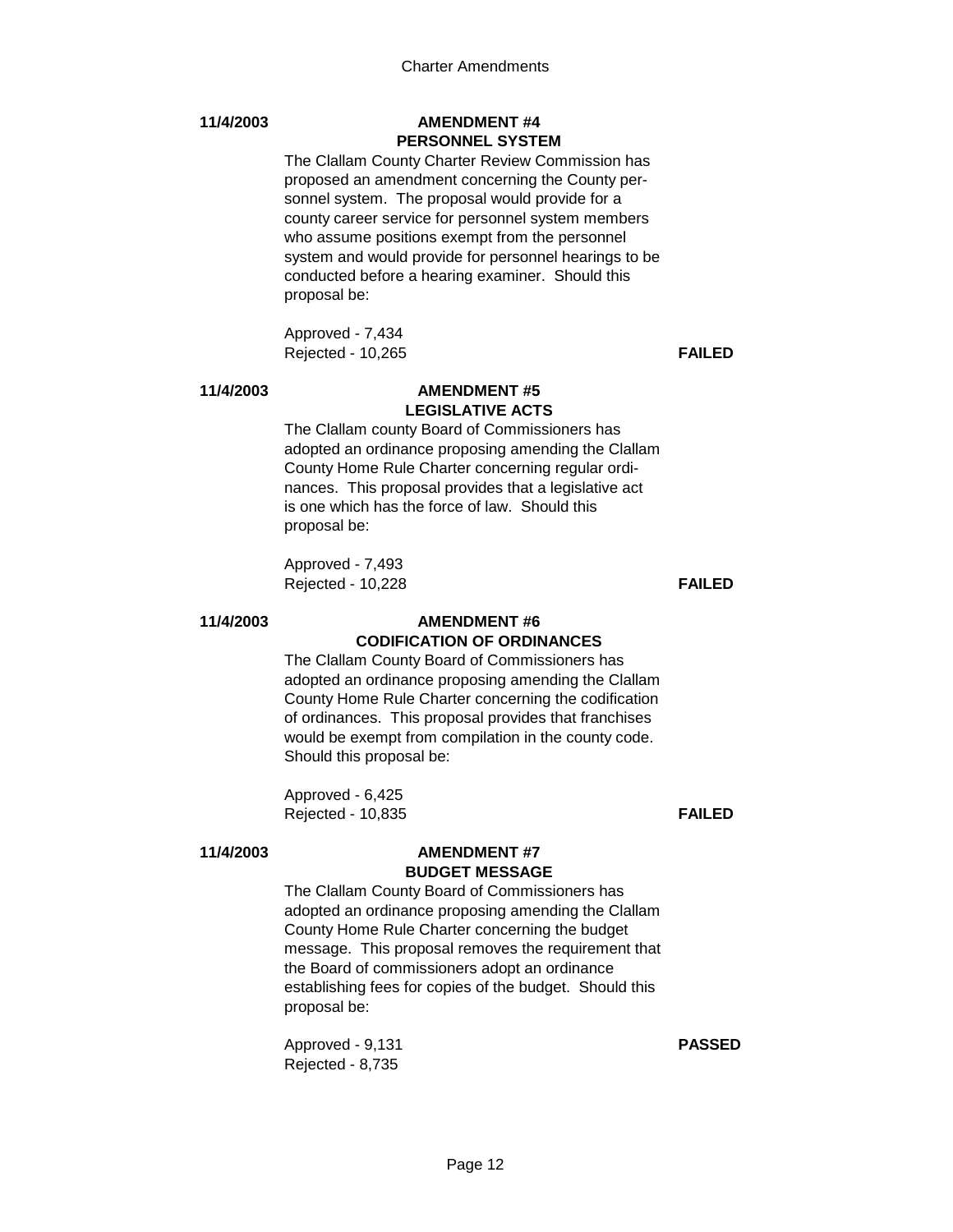### **11/4/2003 AMENDMENT #8 CHARTER REVIEW COMMISSION**

The Clallam County Board of Commissioners has adopted an ordinance proposing amending the Clallam County Home Rule Charter concerning election of a Charter Review Commission. This proposal provides that the Charter Review Commission would be elected in 2011 and every 10 years thereafter. Should this proposal be:

Approved - 7,667 Rejected - 10,713 **FAILED**

# **11/6/2007 AMENDMENT #1 INSTANT RUN-OFF VOTING**

The Clallam County Charter Review Commission has proposed amending the Clallam County Home Rule Charter concerning instant runoff or rank choice voting for candidates for elected County offices except judges and the Prosecuting Attorney. This amendment would authorize the County Commissioners to adopt an ordinance that would allow for instant runoff or rank choice voting to be used in place of the current method of voting. Should this proposal be:

Approved - 10,145 Rejected - 12,212 **FAILED**

### **11/6/2007 AMENDMENT #2 EMINENT DOMAIN**

The Clallam County Charter Review Commission has proposed amending the Clallam County Home Rule Charter concerning eminent domain. This amendment would require that private property taken by the County would only be for public use and not primarily or substantially for economic development purposes. It would further require that any interest taken by the County be limited only to that which is necessary to accomplish the public use. Should this proposal be:

Approved - 20,579 **PASSED** Rejected - 3,199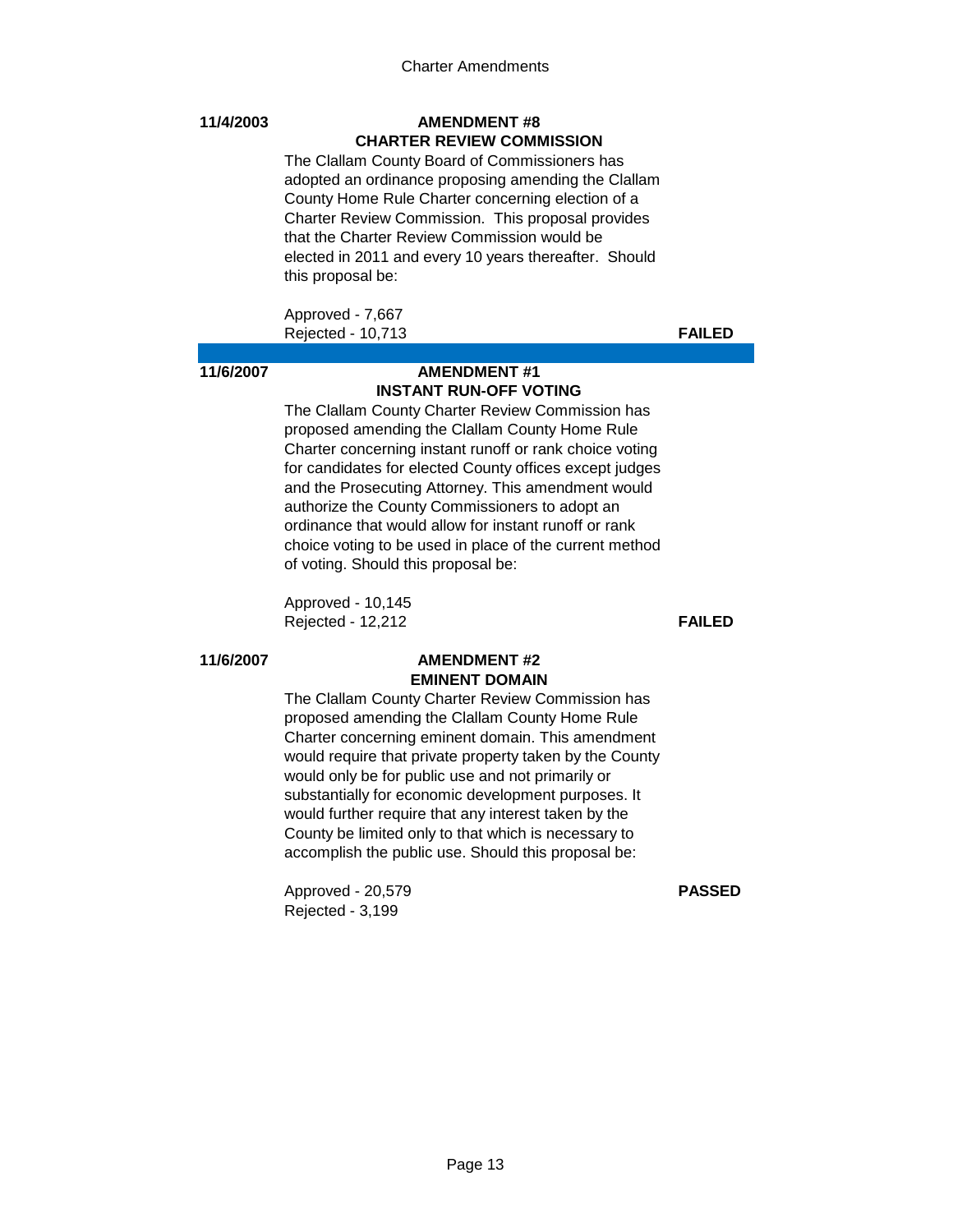### **11/6/2007 AMENDMENT #3 DIRECTOR OF THE COUNTY DEPARTMENT OF COMMUNITY DEVELOPMENT**

The Clallam County Charter Review Commission has proposed amending the Clallam County Home Rule Charter concerning changing the manner of selecting a specific County officer. This amendment would change the manner of selecting the Director of the County Department of Community Development from direct election by the voters to appointment by the County Commissioners. Should this proposal be:

Approved - 9,697 Rejected - 13,320 **FAILED**

### **11/6/2007 AMENDMENT #4 INDEPENDENT CANDIDATES**

The Clallam County Charter Review Commission has Proposed amending the Clallam County Home Rule Charter concerning independent candidates. This amendment would remove the existing provision regarding independent candidates from the Clallam County Home Rule Charter and thereby bring the Charter into compliance with existing state laws on partisan primaries. Should this proposal be:

Approved - 15,434 **PASSED** Rejected - 6,106

# **11/6/2007 AMENDMENT #5 FREQUENCY OF CHARTER REVIEW**

The Clallam County Charter Review Commission has Proposed amending the Clallam County Home Rule Charter concerning the frequency with which the Clallam County Home Rule Charter is reviewed. This amendment would require the County Commissioners to cause an election of a Charter Review Commission commencing with the state-wide general election in November 2014 and every eight (8) years thereafter. Should this proposal be:

Approved - 14,246 **PASSED** Rejected - 7,131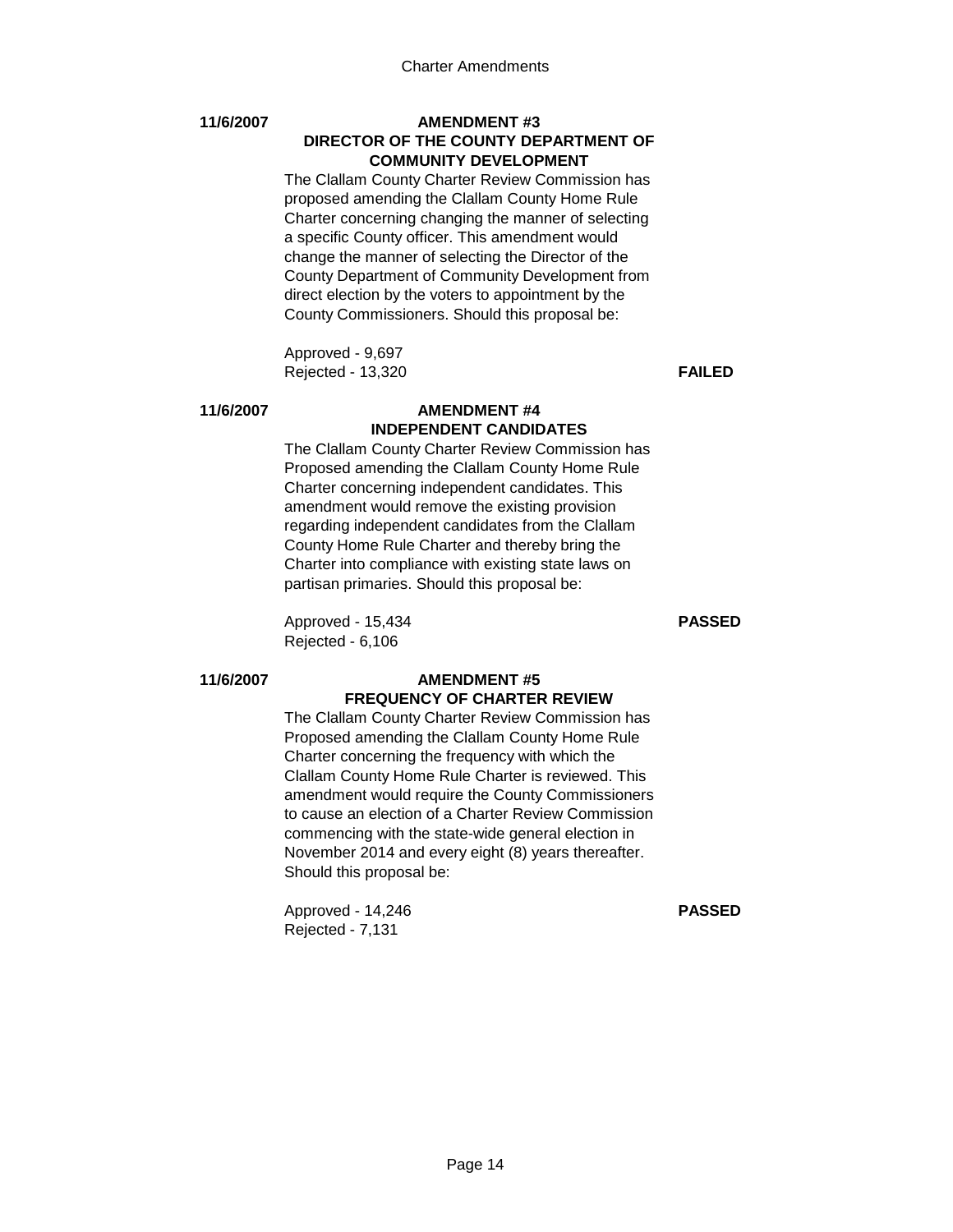### **11/3/2015 AMENDMENT #1 ELECTIONS FOR BOARD OF COMMISSIONERS**

The Clallam County Charter Review Commission proposes an amendment to the Clallam County Home Rule Charter, concerning elections of Commissioners to the Board of County Commissioners. This amendment would require each Commissioner to be nominated and elected solely by the voters of his or her represented district, replacing the provision that allows each Commissioner to be elected at large, *i.e.* by a countywide majority, during the general election. Should this amendment be:

Approved - 13,100 **PASSED** Rejected - 7,815

# **11/3/2015 AMENDMENT #2 FREQUENCY OF CHARTER REVIEW**

The Clallam County Charter Review Commission proposes an amendment to the Clallam County Home Rule Charter, concerning the frequency the County reviews its Home Rule Charter. This amendment would require Clallam County to review its Home Rule Charter, by electing commissioners to serve on a Charter Review Commission, every five (5) years instead of every eight (8) years. Should this amendment be:

Approved - 12,590 **PASSED** Rejected - 8,152

### **11/3/2015 AMENDMENT #3 TRANSMISSION OF INITIATIVES TO VOTERS**

The Clallam County Charter Review Commission proposes an amendment to the Clallam County Home Rule Charter, concerning the Board of Commissioners' participation in transmitting citizen initiatives. This amendment would require qualified initiatives to be proposed directly to the voters without prior consideration, adoption, or rejection by the Board of County Commissioners. Should this amendment be:

Approved - 13,066 **PASSED** Rejected - 7,596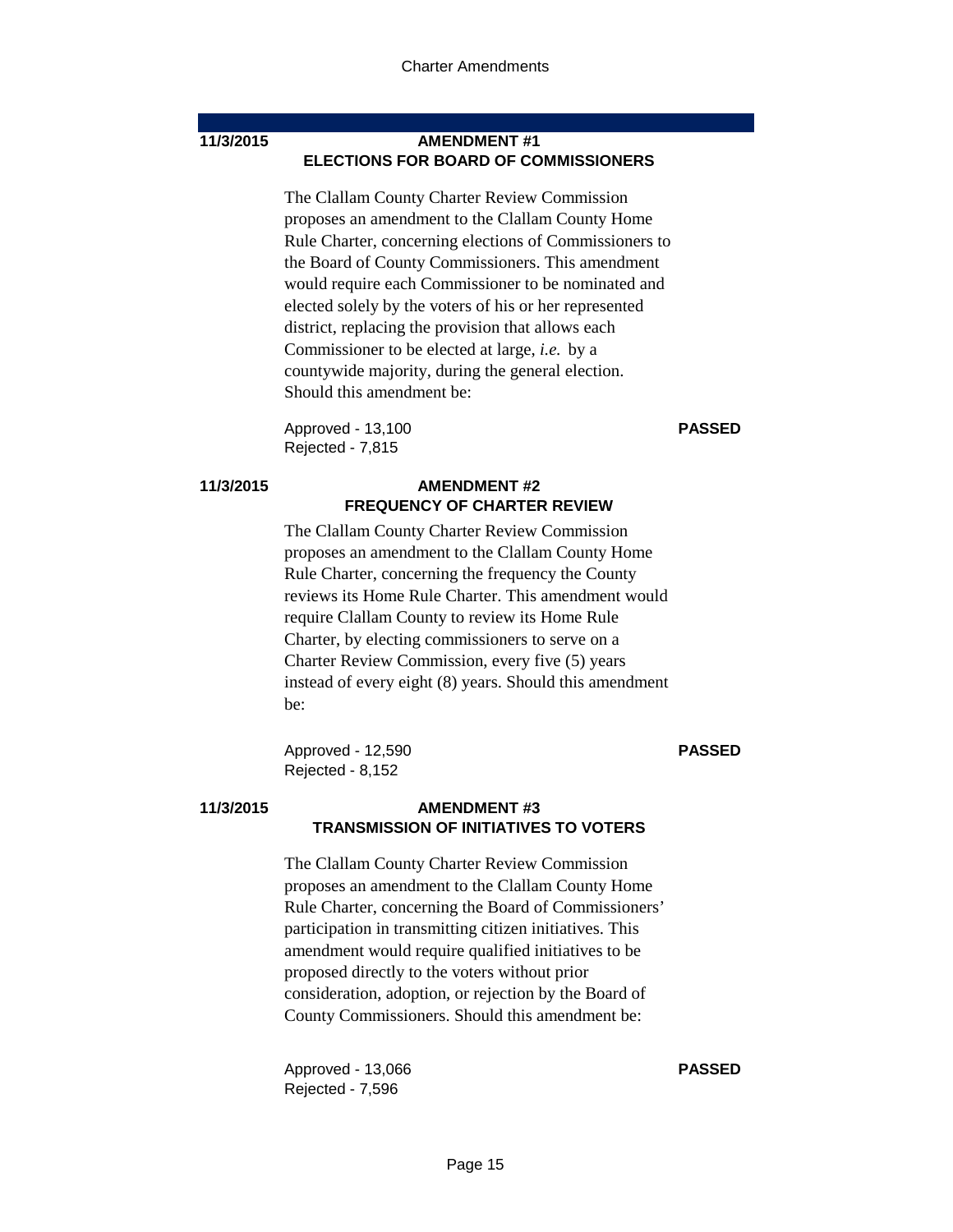### **11/3/2015 AMENDMENT #4 TRANSMISSION OF REFERENDA TO VOTERS**

The Clallam County Charter Review Commission proposes an amendment to the Clallam County Home Rule Charter, concerning the Board of Commissioners' participation in transmitting citizen referenda. This amendment would require qualified referenda to be proposed directly to the voters without prior consideration, adoption, or rejection by the Board of County Commissioners. Should this amendment be:

Approved - 12,710 **PASSED** Rejected - 7,679

# **11/3/2015 AMENDMENT #5 SIGNATURE GATHERING FOR INITIATIVES**

The Clallam County Charter Review Commission proposes an amendment to the Clallam County Home Rule Charter, concerning the time period to gather signatures for citizen initiatives. This amendment would increase the time for gathering signatures for initiatives from ninety (90) days to one hundred and twenty (120) days. Should this amendment be:

Approved - 12,258 **PASSED** Rejected - 8,629

# **11/3/2015 AMENDMENT #6 DEPARTMENT OF COMMUNITY DEVELOPMENT DIRECTOR**

The Clallam County Charter Review Commission proposes an amendment to the Clallam County Home Rule Charter, concerning the Director of the Department of Community Development (DCD). This amendment would require the DCD Director to become an office appointed by the Board of County Commissioners instead of an office elected by the voting public at large. Should this amendment be:

Approved - 7,278 Rejected - 13,388 **FAILED**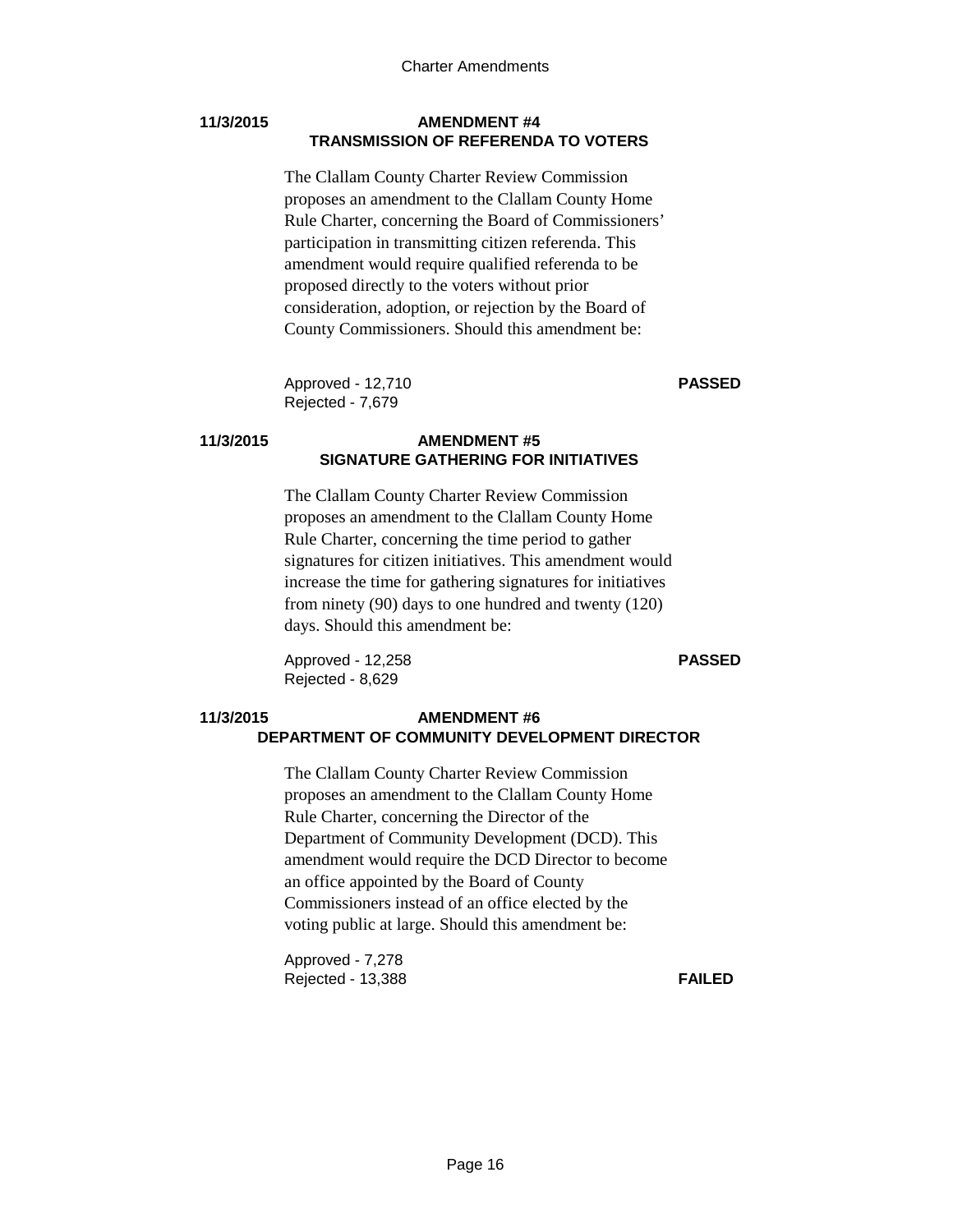### **11/3/2015 AMENDMENT #7 HOME RULE CHARTER INTERPRETATION**

The Clallam County Charter Review Commission proposes an amendment to the Clallam County Home Rule Charter, concerning the interpretation of the Clallam County Home Rule Charter. This amendment would require charter interpretations to afford Clallam County those powers conferred to charter counties under state law and this home rule charter. Should this amendment be:

Approved - 11,384 **PASSED** Rejected - 7,173

# **11/3/2015 AMENDMENT #8 CHARTER REVIEW COMMISSIONERS' ELECTED TERM**

The Clallam County Charter Review Commission proposes an amendment to the Clallam County Home Rule Charter, concerning the Charter Review Commission Members' one-year term of office. This amendment would cause the commissioners' one-year term to begin on the first day of January, instead of beginning on the day of their election. Should this amendment be:

Approved - 17,145 **PASSED** Rejected - 3,094

# **11/8/2016 AMENDMENT #1 VACANCIES IN PUBLIC OFFICE**

The Clallam County Charter Review Commission proposes an amendment to the Clallam County Home Rule Charter, concerning vacancies in public offices. This amendment would require the charter to use the same language as state law when referencing vacant offices that are nonpartisan or previously held by an official that did not state a preference for a political party. Should this amendment be:

Approved - 28,672 **PASSED** Rejected - 5,819